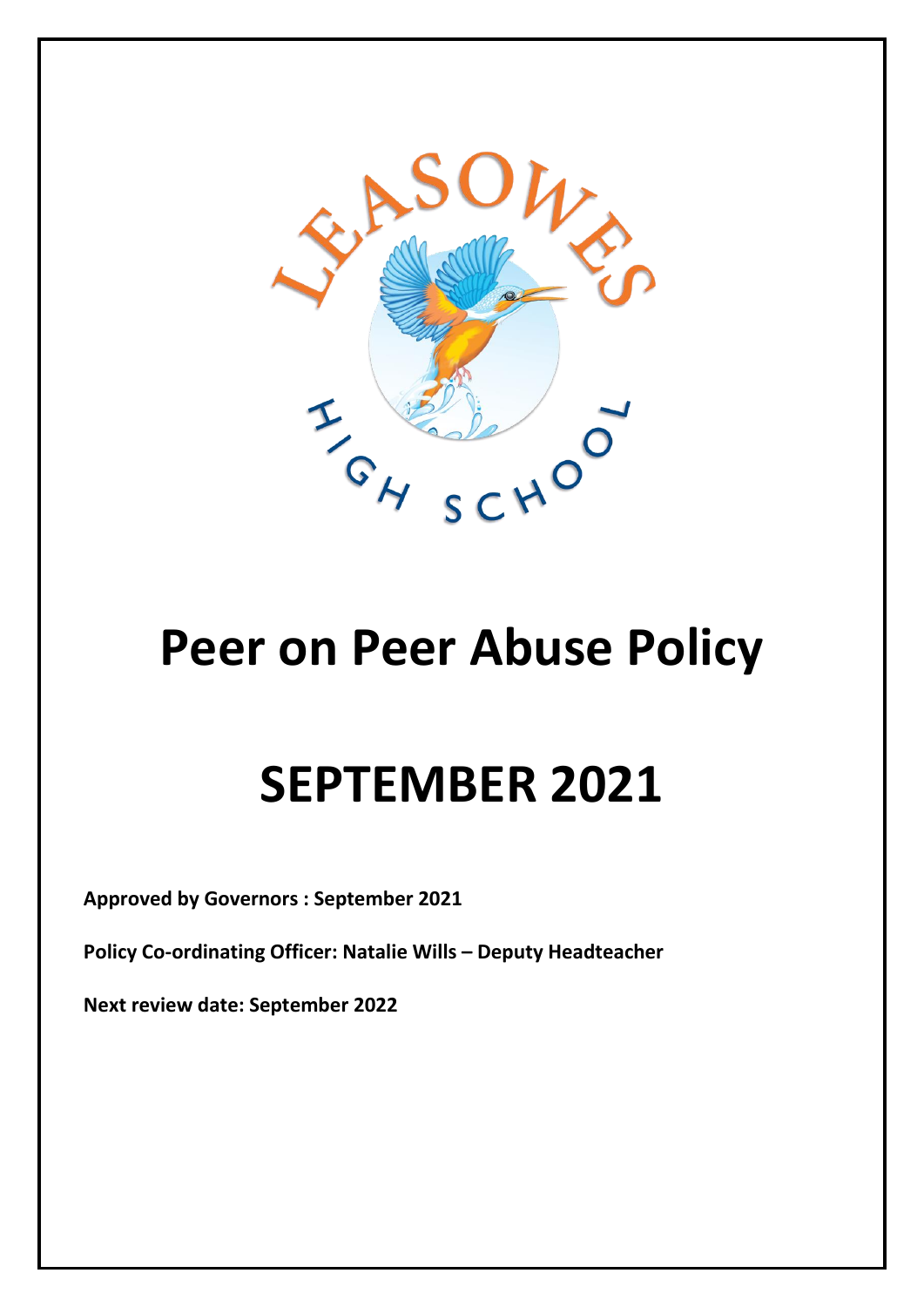#### **Introduction**

Leasowes High School recognises that children are vulnerable to and capable of abusing their peers. We take such abuse as seriously as abuse perpetrated by an adult. This includes verbal as well as physical abuse. Peer on peer abuse will not be tolerated or passed off as part of "banter" or "growing up".

We are committed to a whole school approach to ensure the prevention, early identification and appropriate management of peer on peer abuse within our school and beyond.

In cases where peer on peer abuse is identified we will follow our child protection procedures, taking a contextual approach to support all children and young people who have been affected by the situation.

We recognise that peer on peer abuse can manifest itself in many ways such as:

- Child Sexual Exploitation
- Sexting or youth produced digital imagery
- Upskirting
- Bullying
- Radicalisation
- Abuse in intimate relationships
- Children who display sexually harmful behaviour
- Gang association and serious violence (County Lines)
- Technology can be used for bullying and other abusive behaviour

Some of these behaviours will need to be handled with reference to other policies in school such as the positive conduct policy, anti- bullying policy, child protection policy and online safety policy.

This policy concentrates on peer on peer abuse in the context of sexual harassment and sexual violence. It is compliant with the statutory guidance on peer-on-peer abuse as set out in Keeping Children Safe in Education (September 2021) and should be read in conjunction with the Local Safeguarding Children Board's (LSCB) Safeguarding Policy and Procedures, and any relevant Practice Guidance issued by it.

**Aims The policy will: -**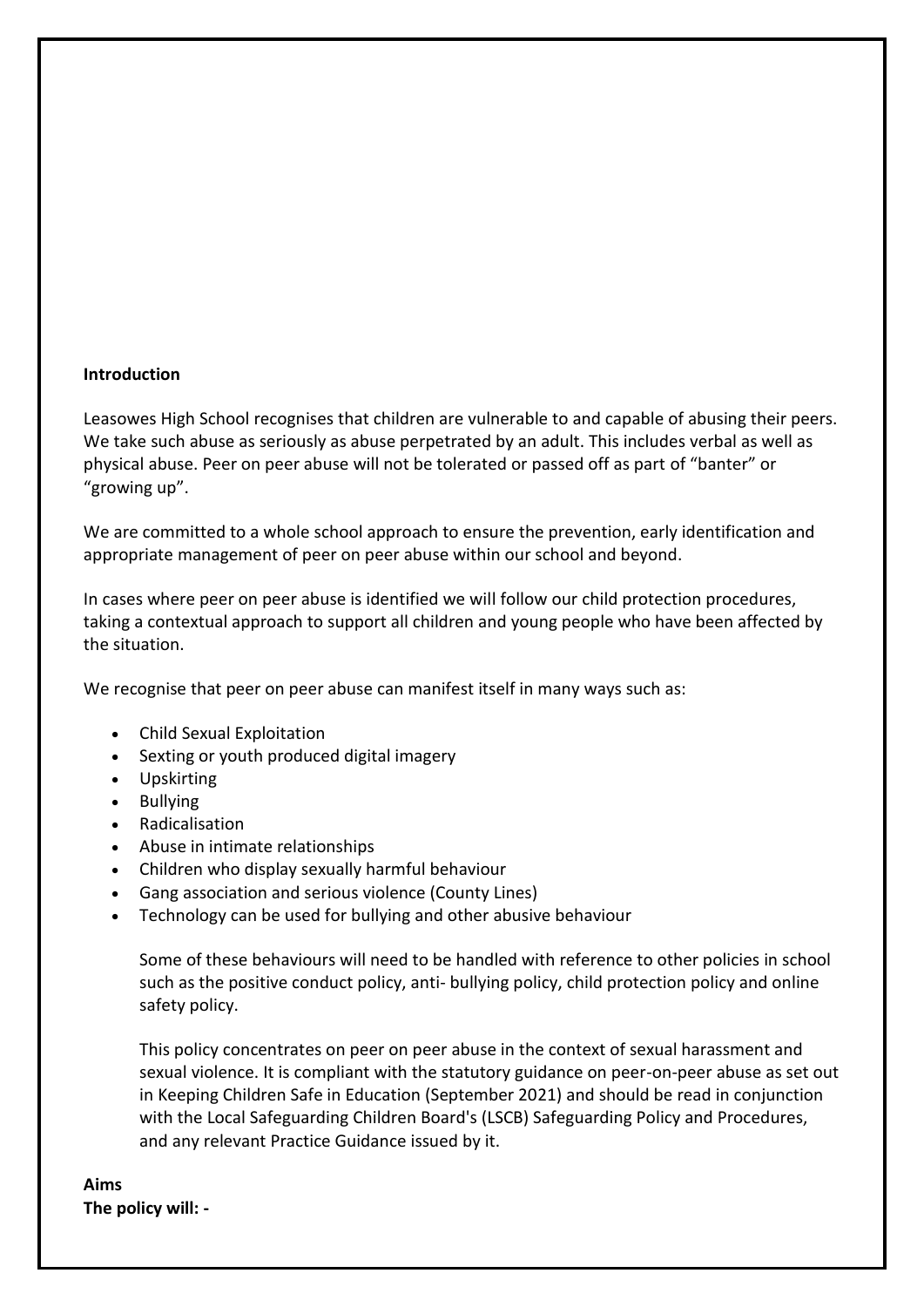- Set out our strategies for preventing, identifying and managing peer on peer abuse
- Take a contextual approach to safeguarding all children and young people involved. Acknowledging that children who have allegedly abused their peers or displayed harmful sexual behaviour are themselves vulnerable and may have been abused by peer, parents or adults in the community.

#### **Understanding Peer on Peer abuse**

Sexual violence and sexual harassment can occur between two children of any age and sex or a group of children sexually assaulting or sexually harassing a single child or group of children.

The impact of this behaviour on children can be very distressing and have an impact on academic achievement and emotional health and wellbeing.

Sexual harassment and sexual violence may also occur online and offline.

#### **The Context**

All behaviour takes place on a spectrum. Understanding where a child's behaviour falls on a spectrum is essential to being able to respond appropriately to it.

In this policy we recognise the importance of distinguishing between problematic and abusive sexual behaviour (Harmful Sexual Behaviour HSB).

We are adopting the NSPCC definition of HSB as: -

"Sexual behaviours expressed by children...that are developmentally inappropriate, may be harmful towards self or others, or be abusive towards another child...or adult."

We will also use Simon Hackett's continuum model to demonstrate the range of sexual behaviours.

#### (Appendix 1)

#### **Vulnerable groups**

We recognise that all children can be at risk however we acknowledge that some groups are more vulnerable. This can include: experience of abuse within their family; living with domestic violence; young people in care; children who go missing; children with additional needs (SEN and/or disabilities); children who identify or are perceived as LGBT and/or have other protected characteristics under the Equalities Act 2010.

Whilst research tells is us girls are more frequently identified as being abused by their peers and, girls are more likely to experience unwanted sexual touching in schools this is not confined to girls.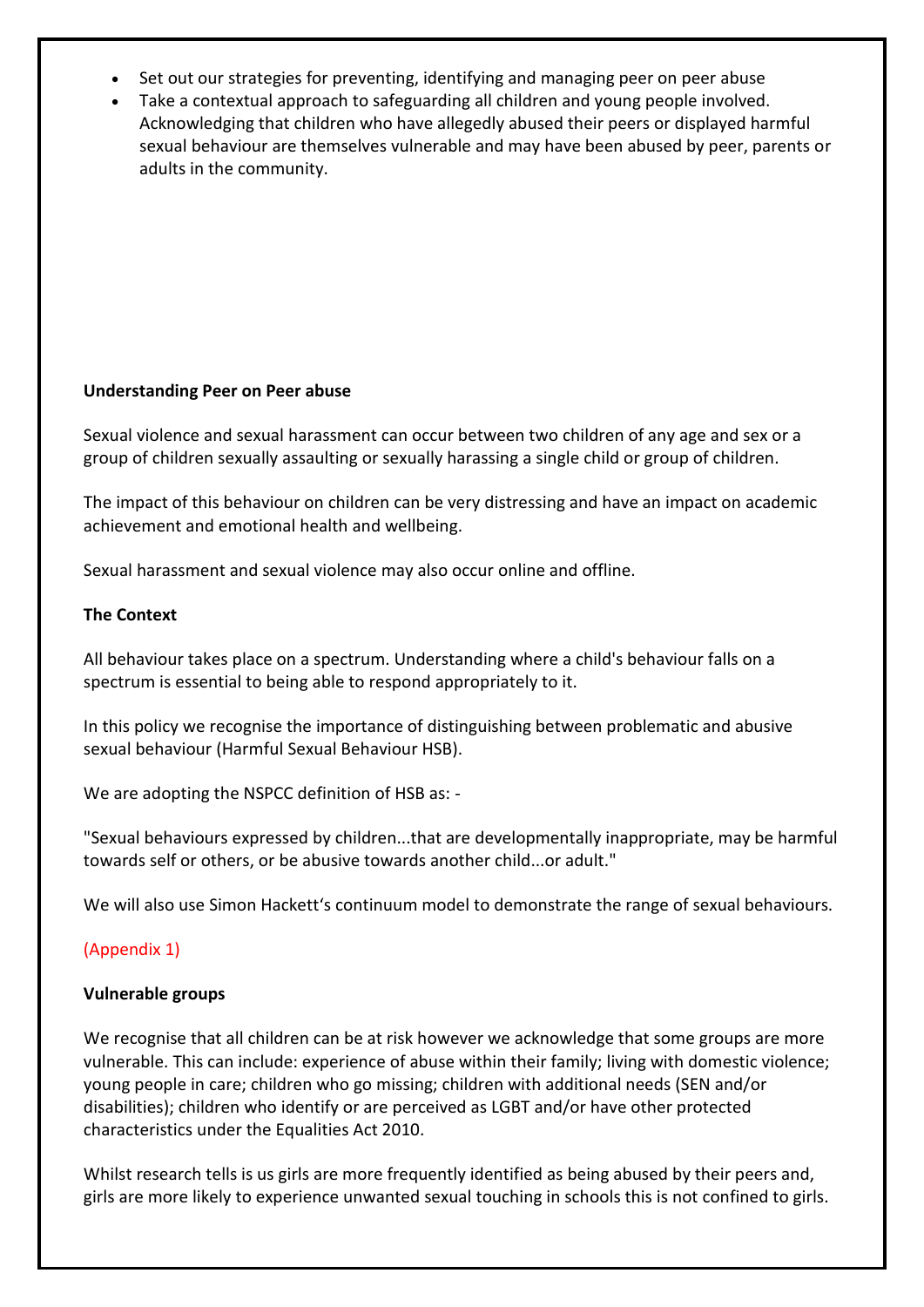Boys are less likely to report intimate relationship abuse and may display other behaviour such as antisocial behaviour. Boys report high levels of victimisation in areas where they are affected by gangs. We recognise that both boys and girls experience peer on peer abuse, but they do so in gendered ways.

All staff should be aware of indicators, which may signal that children are at risk from, or are involved with serious violent crime. These may include increased absence from school, a change in friendships or relationships with older individuals or groups, a significant decline in performance, signs of self-harm or a significant change in wellbeing, or signs of assault or unexplained injuries. Unexplained gifts or new possessions could also indicate that children have been approached by, or are involved with, individuals associated with criminal networks or gangs.

#### **Responding to Alleged Incidents Responding to reports of sexual violence and sexual harassment**

All reports of peer on peer abuse will be made on a case by case basis with the designated safeguarding lead or one of their deputies taking a leading role, using their professional judgement and supported by other agencies such as social care or the police as required.

#### **The immediate response to a report**

- The school will take all reports seriously and will reassure the victim that they will be supported and kept safe.
- All staff will be trained to manage a report.
- Staff will not promise confidentiality as the concern will need to be shared further (for example, with the designated safeguarding lead or social care) staff will however only share the report with those people who are necessary to progress it.
- A written report will be made as soon after the interview as possible recording the facts as presented by the child. These may be used as part of a statutory assessment if the case is escalated later.
- Where the report includes an online element the school or college will follow advice on searching, screening and confiscation. The staff will not view or forward images unless unavoidable and only if another member of staff (preferably the DSL) is present.
- The DSL will be informed as soon as possible.

#### **Risk Assessment**

When there has been a report of sexual violence, the designated safeguarding lead (or a deputy) will make an immediate risk and needs' assessment. Where there has been a report of sexual harassment, the need for a risk assessment should be considered on a case-by-case basis. The risk and needs' assessment should consider:

- The victim, especially their protection and support;
- The alleged perpetrator; and
- All the other children (and, if appropriate, adult students and staff) at the school or college, especially any actions that are appropriate to protect them;

Risk assessments will be recorded electronically and attached to the students CPOMS file online and be kept under review.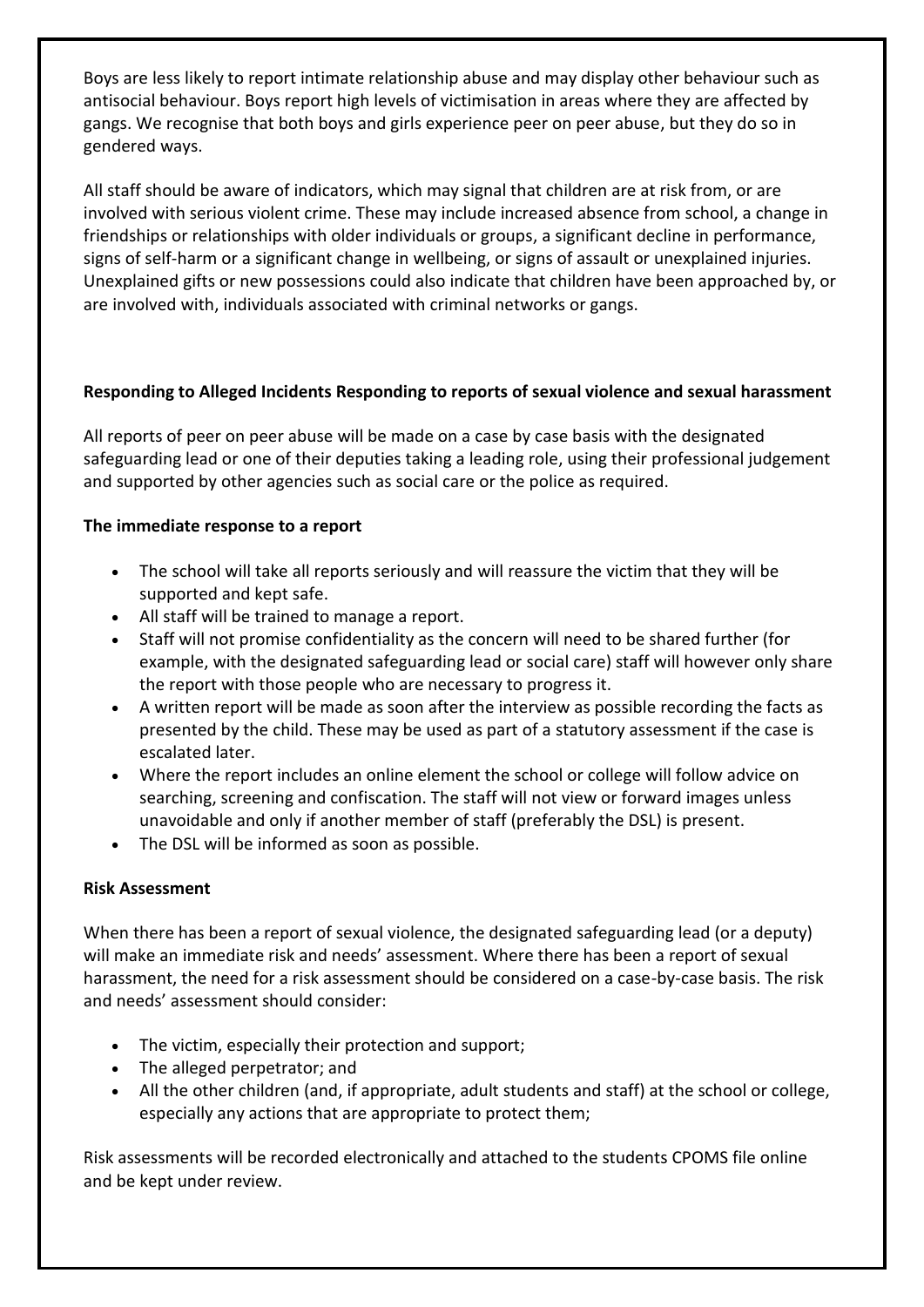The designated safeguarding lead (or a deputy) will ensure they are engaging with MASH, or first response.

#### **Action following a report of sexual violence and/or sexual harassment**

Following an incident, we will consider

- The wishes of the victim in terms of how they want to proceed. This is especially important in the context of sexual violence and sexual harassment;
- The nature of the alleged incident(s), including: whether a crime may have been committed and consideration of harmful sexual behaviour;
- The ages of the children involved;
- The developmental stages of the children involved;
- Any power imbalance between the children. For example, is the alleged perpetrator significantly older, more mature or more confident? Does the victim have a disability or learning difficulty?
- If the alleged incident is a one-off or a sustained pattern of abuse;
- Are there ongoing risks to the victim, other children, adult students or school or college staff; and other related issues and wider context?

#### **Follow up Actions**

#### **Children sharing a classroom:**

Whilst the school or college establishes the facts of the case and starts the process of liaising with children's social care and the police:

- The perpetrator will be removed from any classes they share with the victim.
- We will consider how best to keep the victim and alleged perpetrator a reasonable distance apart on school or college premises and on transport to and from the school or college.

These actions are in the best interests of both children and should not be perceived to be a judgment on the guilt of the alleged perpetrator.

#### **Options to manage the report**

#### **Manage internally**

1. In some cases of sexual harassment, for example, one-off incidents, we may decide that the children concerned are not in need of early help or statutory intervention and that it would be appropriate to handle the incident internally, perhaps through utilising the behaviour and bullying policies and by providing pastoral support and internal counselling.

This decision will be made based on the principle that sexual violence and sexual harassment is never acceptable and will not be tolerated. All decisions, and discussions around making these decisions will be recorded and stored by the DLS or DDSL on CPOMS.

2. In line with 1 above, we may decide that the children involved do not require statutory interventions but may benefit from early help. Early help means providing support as soon as a problem emerges, at any point in a child's life. Providing early help is more effective in promoting the welfare of children than reacting later. Early help can be particularly useful to address nonviolent harmful sexual behaviour and may prevent escalation of sexual violence.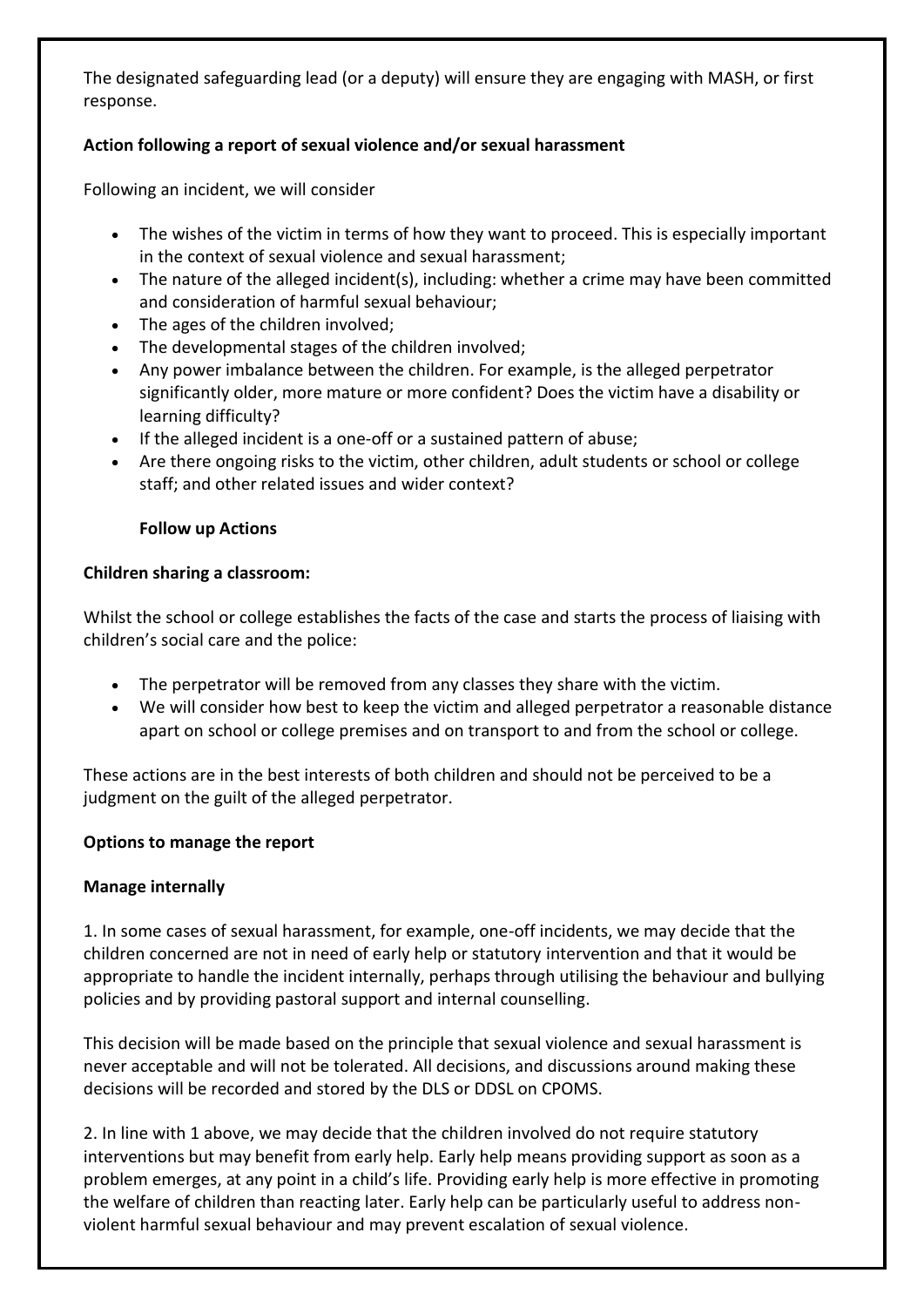3. Where a child has been harmed, is at risk of harm, or is in immediate danger, we will make a referral to the MASH/first response following locally agreed protocols.

Where statutory assessments are appropriate, the designated safeguarding lead or a deputy will be working alongside, and cooperating with, the relevant lead social worker. Collaborative working will help ensure the best possible package of coordinated support is implemented for the victim and, where appropriate, the alleged perpetrator and any other children that require support.

#### **Reporting to the Police**

Any report to the police will generally be made through the MASH/first response as above. The designated safeguarding lead (and their deputies) will follow local processes for referrals.

Where a report of rape, assault by penetration or sexual assault is made, the starting point is that this will be passed on to the police. Whilst the age of criminal responsibility is ten, if the alleged perpetrator is under ten, the starting principle of reporting to the police remains. The police will take a welfare, rather than a criminal justice, approach.

Where a report has been made to the police, the school or college will consult the police and agree what information can be disclosed to staff and others, the alleged perpetrator and their parents or carers. They will also discuss the best way to protect the victim and their anonymity.

Where there is a criminal investigation, we will work closely with the relevant agencies to support all children involved (especially potential witnesses). Where required, advice from the police will be sought in order to help us.

Whilst protecting children and/or taking any disciplinary measures against the alleged perpetrator, we will work closely with the police (and other agencies as required), to ensure any actions the school or college take do not jeopardise the police investigation.

#### **The end of the criminal process**

If a child is convicted or receives a caution for a sexual offence, the school will update its risk assessment, ensure relevant protections are in place for all children. We will consider any suitable action following our positive conduct policy. If the perpetrator remains in school we will be very clear as to our expectations regarding the perpetrator now they have been convicted or cautioned. This could include expectations regarding their behaviour and any restrictions we think are reasonable and proportionate about the perpetrator's timetable.

Any conviction (even with legal anonymity reporting restrictions) is potentially going to generate interest among other pupils or students in the school or college.

We will ensure all children involved are protected, especially from any bullying or harassment (including online).

Where cases are classified as "no further action" (NFA'd) by the police or Crown Prosecution Service, or where there is a not guilty verdict, we will continue to offer support to the victim and the alleged perpetrator for as long as is necessary. A not guilty verdict or a decision not to progress with their case will likely be traumatic for the victim. The fact that an allegation cannot be substantiated does not necessarily mean that it was unfounded. We will continue to support all parties in this instance.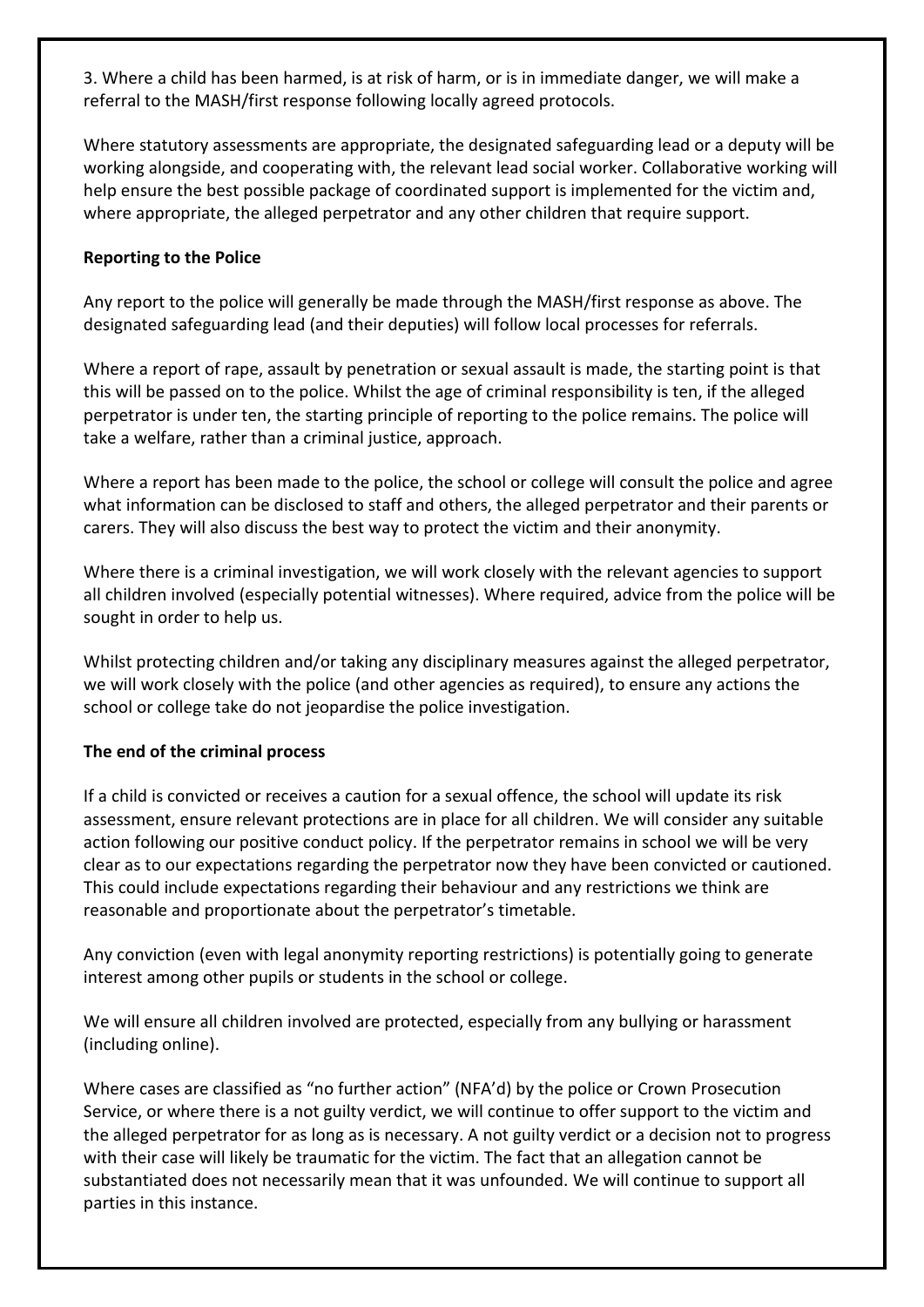#### **Support for Children Affected by Sexual-Assault**

Support for victims of sexual assault is available from a variety of agencies (see Appendix 2).

We will support the victim of sexual assault to remain in school but if they are unable to do so we will enable them to continue their education elsewhere. This decision will be made only at the request of the child and their family.

If they are moved, we will ensure the new school is aware of the ongoing support they may need. The DSL will support this move.

Where there is a criminal investigation the alleged perpetrator will be removed from any shared classes with the victim and we will also consider how best to keep them a reasonable distance apart on the school premises or on school transport. This is in the best interest of the children concerned and should not be perceived to be a judgement of guilt before any legal proceedings. We will work closely with the police.

Where a criminal investigation into a rape or assault by penetration leads to a conviction or caution, we may take suitable action, if we have not already done so. In all but the most exceptional of circumstances, the rape or assault is likely to constitute a serious breach of discipline and lead to the view that allowing the perpetrator to remain in the same school would seriously harm the education or welfare of the victim (and potentially others).

Where a criminal investigation into sexual assault leads to a conviction or caution, we may, if we have not already done so, consider any suitable sanctions using our positive conduct policy, including consideration of permanent exclusion.

Where the perpetrator is going to remain at the school, the principle would be to continue keeping the victim and perpetrator in separate classes and continue to consider the most appropriate way to manage potential contact on school and college premises and transport. The nature of the conviction or caution and wishes of the victim will be especially important in determining how to proceed in such cases.

Reports of sexual assault and sexual harassment will, in some cases, not lead to a report to the police (for a variety of reasons). In some cases, rape, assault by penetration, sexual assault or sexual harassment are reported to the police and the case is not progressed or are reported to the police and ultimately result in a not guilty verdict. None of this means the offence did not happen or that the victim lied. The process will have affected both victim and alleged perpetrator. Appropriate support will be provided to both as required and consideration given to sharing classes and potential contact as required on a case-by-case basis.

All the above will be considered with the needs and wishes of the victim at the heart of the process (supported by parents / carers as required). Any arrangements should be kept under review.

#### **Physical Abuse**

While a clear focus of peer on peer abuse is around sexual abuse and harassment, physical assaults and initiation violence and rituals from pupils to pupils can also be abusive.

These are equally not tolerated and if it is believed that a crime has been committed, will be reported to the police.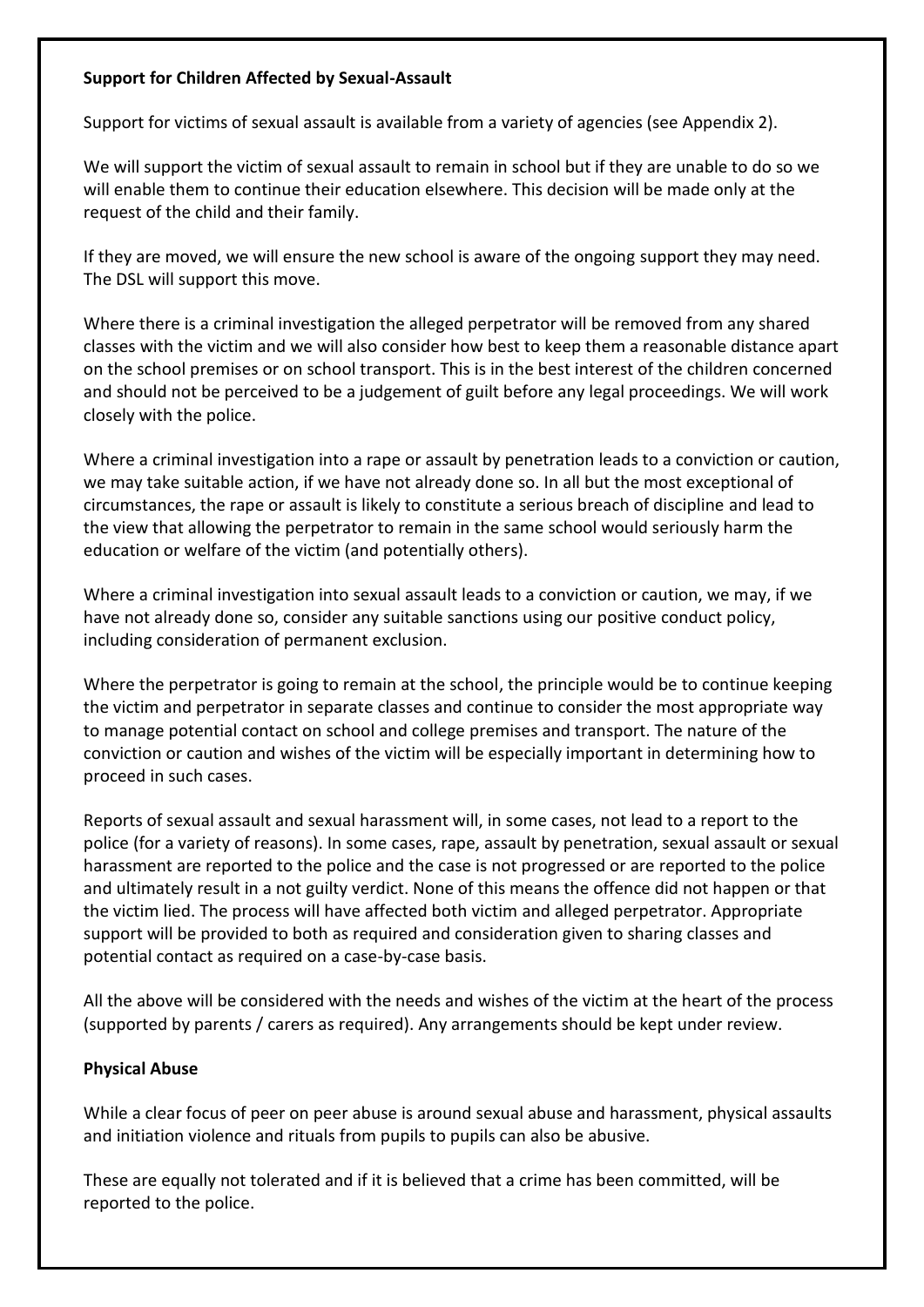The principles from the anti-bullying policy will be applied in these cases, with recognition that any police investigation will need to take priority.

When dealing with other alleged behaviour which involves reports of, for example, emotional and/or physical abuse, staff can draw on aspects of Hackett's continuum (Appendix 1) to assess where the alleged behaviour falls on a spectrum and to decide how to respond. This could include, for example, whether it:

- is socially acceptable
- involves a single incident or has occurred over a period of time
- is socially acceptable within the peer group
- is problematic and concerning
- involves any overt elements of victimisation or discrimination e.g. related to race, gender, sexual orientation, physical, emotional, or intellectual vulnerability
- involves an element of coercion or pre-planning
- involves a power imbalance between the child/children allegedly responsible for the behaviour
- involves a misuse of power

#### **Online Behaviour**

Many forms of peer on peer abuse have an element of online behaviour including behaviours such as cyberbullying and sexting.

Policies and procedures concerning this type of behaviour can be found [\(Online Safety Policy](file:///T:/Staff%20Resources/Staff/Policies/POLICIES/Online%20Safety%20Policy%20September%202021.pdf) , [Anti-](https://3898f763-4e6e-47a7-a1e0-dc9066c48157.filesusr.com/ugd/7858a8_9a851da3dc96496b8965fb4b587d37eb.pdf)[Bullying Policy](https://3898f763-4e6e-47a7-a1e0-dc9066c48157.filesusr.com/ugd/7858a8_9a851da3dc96496b8965fb4b587d37eb.pdf) , [Positive Conduct Policy](https://3898f763-4e6e-47a7-a1e0-dc9066c48157.filesusr.com/ugd/7858a8_fdd4f3e1a03d4644890652170d044657.pdf) )

#### **Prevention**

Our school actively seeks to raise awareness of and prevent all forms of peer-on-peer abuse by:

- Educating Governors, Senior Leadership Team, staff and volunteers, students, and parents about this issue. This will include training for Governors, Senior Leadership Team, staff and volunteers on the nature, prevalence and effect of peer-on-peer abuse, and how to prevent, identify and respond to it. This includes
- (a) Contextual Safeguarding;
- (b) The identification and classification of specific behaviours; and
- (c) The importance of taking seriously all forms of peer-on-peer abuse (no matter how low level they may appear) and ensuring that no form of peer-on-peer abuse is ever dismissed as horseplay or teasing.
- Educating children about the nature and prevalence of peer-on-peer abuse via PSHCE/RSE and the wider curriculum.
- Pupils/Students are frequently told what to do if they witness or experience such abuse, the effect that it can have on those who experience it and the possible reasons for it, including vulnerability of those who inflict such abuse.
- They are regularly informed about the School's approach to such issues, including its zerotolerance policy towards all forms of peer-on-peer abuse.
- Engaging parents on this issue by: (a)Talking about it with parents, both in groups and one to one;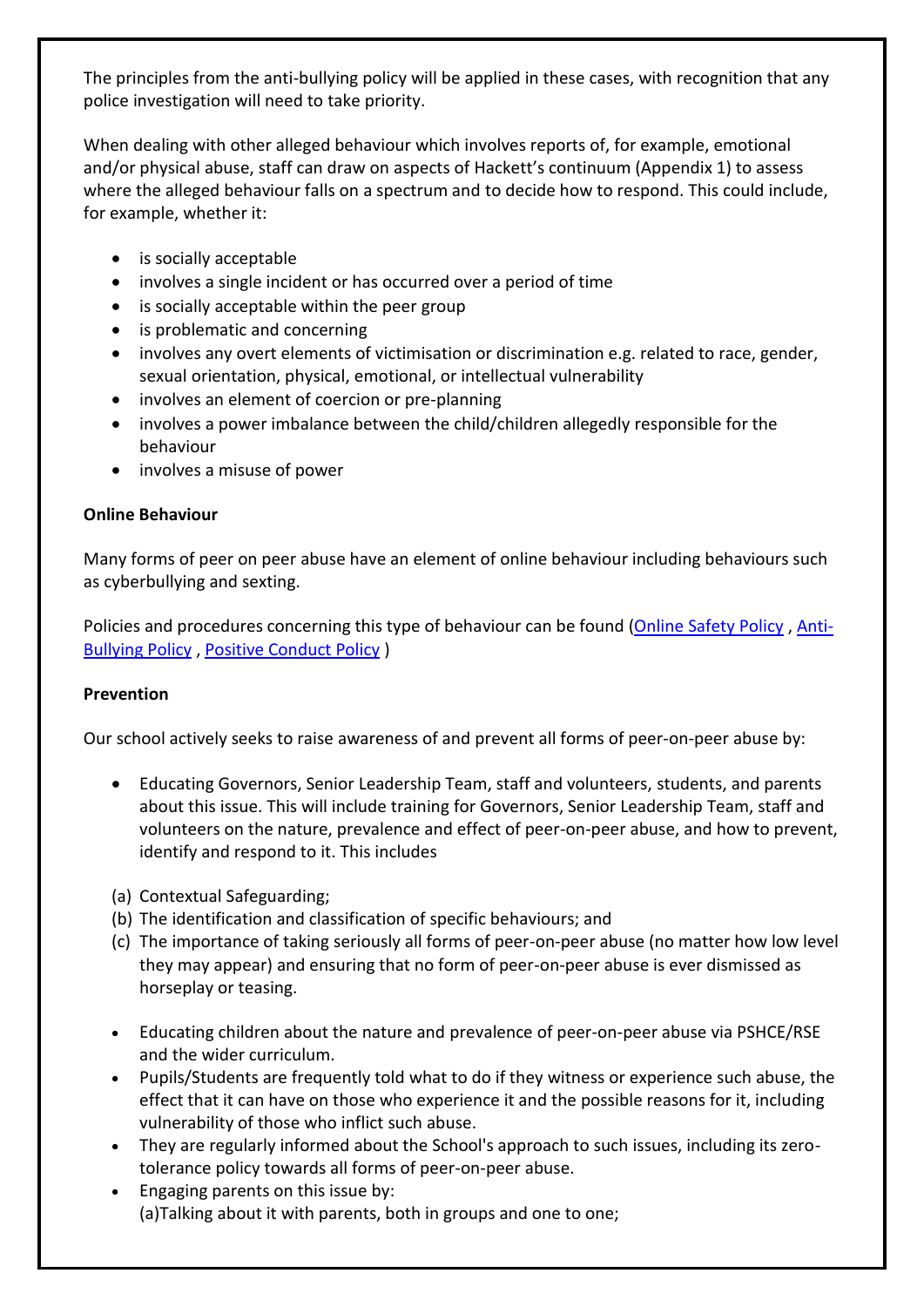(b) Asking parents what they perceive to be the risks facing their child and how they would like to see the School address those risks.

- Ensuring that all peer-on-peer abuse issues are fed back to the School's safeguarding lead so that they can spot and address any concerning trends and identify students who maybe in need of additional support. This is done by way of a weekly staff meeting at which all concerns about students (including peer-on-peer abuse issues) are discussed.
- Challenging the attitudes that underlie such abuse (both inside and outside the classroom);
- Working with Governors, Academy Trusts, Senior Leadership Team, all staff and volunteers, students and parents to address equality issues, to promote positive values, and to encourage a culture of tolerance and respect amongst all members of the School community;
- Creating conditions in which our [pupils/students] can aspire to and realise safe and healthy relationships;
- Creating a culture in which our students feel able to share their concerns openly, in a nonjudgmental environment, and have them listened to; and
- Responding to cases of peer-on-peer abuse promptly and appropriately.

#### **Multi-agency working**

The School actively engages with its local partners in relation to peer-on-peer abuse, and works closely with Dudley Safeguarding People Partnership, Birmingham and Sandwell MASH teams as well as the NSPCC, Local PCSO's and any other relevant agencies.

The relationships the School has built with these partners are essential to ensuring that the School is able to prevent, identify early and appropriately handle cases of peer-on-peer abuse. They help the School

(a) To develop a good awareness and understanding of the different referral pathways that operate in its local area, as well as the preventative and support services which exist;

(b) To ensure that our students can access the range of services and support they need quickly;

(c) To support and help inform our local community's response to peer-on-peer abuse;

(d) To increase our awareness and understanding of any concerning trends and emerging risks in our local area to enable us to take preventative action to minimise the risk of these being experienced by our students.

The School actively refers concerns/allegations of peer-on-peer abuse where necessary to Dudley Safeguarding People Partnership, Birmingham and Sandwell MASH, children's social care, and other relevant agencies.

In cases involving children who are subject to risk, harm and abuse and who have LAC status, the children's social worker must be informed and a coordinated approach to address any incidents or concerns will be required.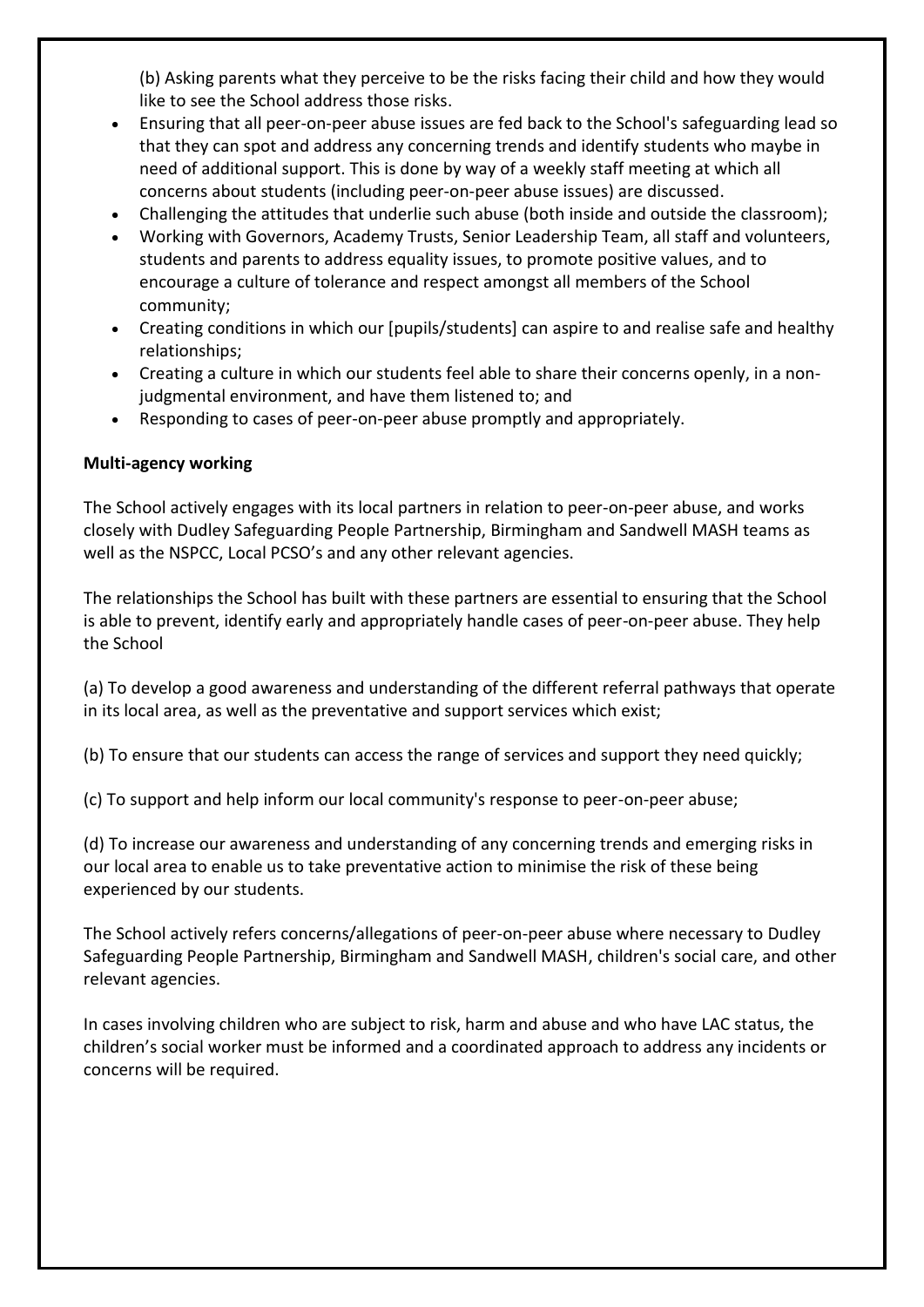### **Appendix 1**

Simon Hackett (2010) has proposed a continuum model to demonstrate the range of sexual behaviours presented by children and young people, from those that are normal, to those that are highly deviant:

| · Single instances of | · Problematic and                                                                                                                                                         |                                                                                                                                                                                                                                                             |                                                                                     |
|-----------------------|---------------------------------------------------------------------------------------------------------------------------------------------------------------------------|-------------------------------------------------------------------------------------------------------------------------------------------------------------------------------------------------------------------------------------------------------------|-------------------------------------------------------------------------------------|
| inappropriate sexual  |                                                                                                                                                                           | • Victimising intent<br>or outcome                                                                                                                                                                                                                          | · Physically violent<br>sexual abuse                                                |
|                       |                                                                                                                                                                           | · Includes misuse                                                                                                                                                                                                                                           | · Highly intrusive                                                                  |
|                       |                                                                                                                                                                           | • Coercion and force<br>to ensure victim<br>compliance                                                                                                                                                                                                      | · Instrumental<br>violence which is<br>physiologically and/<br>or sexually arousing |
|                       |                                                                                                                                                                           | · Intrusive<br>· Informed consent                                                                                                                                                                                                                           | to the perpetrator<br>· Sadism                                                      |
|                       |                                                                                                                                                                           | lacking, or not able<br>to be freely given<br>by victim                                                                                                                                                                                                     |                                                                                     |
|                       |                                                                                                                                                                           | • May include<br>elements of<br>expressive violence                                                                                                                                                                                                         |                                                                                     |
|                       | behaviour<br>· Socially acceptable<br>behaviour within<br>peer group<br>• Context for<br>behaviour may be<br>inappropriate<br>• Generally<br>consensual<br>and reciprocal | concerning<br>behaviours<br>• Developmentally<br>unusual and socially<br>unexpected<br>. No overt elements<br>of victimisation<br>· Consent issues<br>may be unclear<br>· May lack reciprocity<br>or equal power<br>· May include levels<br>of compulsivity | of power                                                                            |

[https://www.nspcc.org.uk/globalassets/documents/publications/harmful-sexual-behaviour](https://www.nspcc.org.uk/globalassets/documents/publications/harmful-sexual-behaviour-%20framework.pdf)[framework.pdf](https://www.nspcc.org.uk/globalassets/documents/publications/harmful-sexual-behaviour-%20framework.pdf)

## **Appendix 2**

Support for Young People: Local and National

<https://www.dudleysafeandsound.org/sexual-assault-and-abuse>

Child and adolescent mental health services (CAMHS)

<https://www.blackcountryhealthcare.nhs.uk/our-services/dudley-camhs>